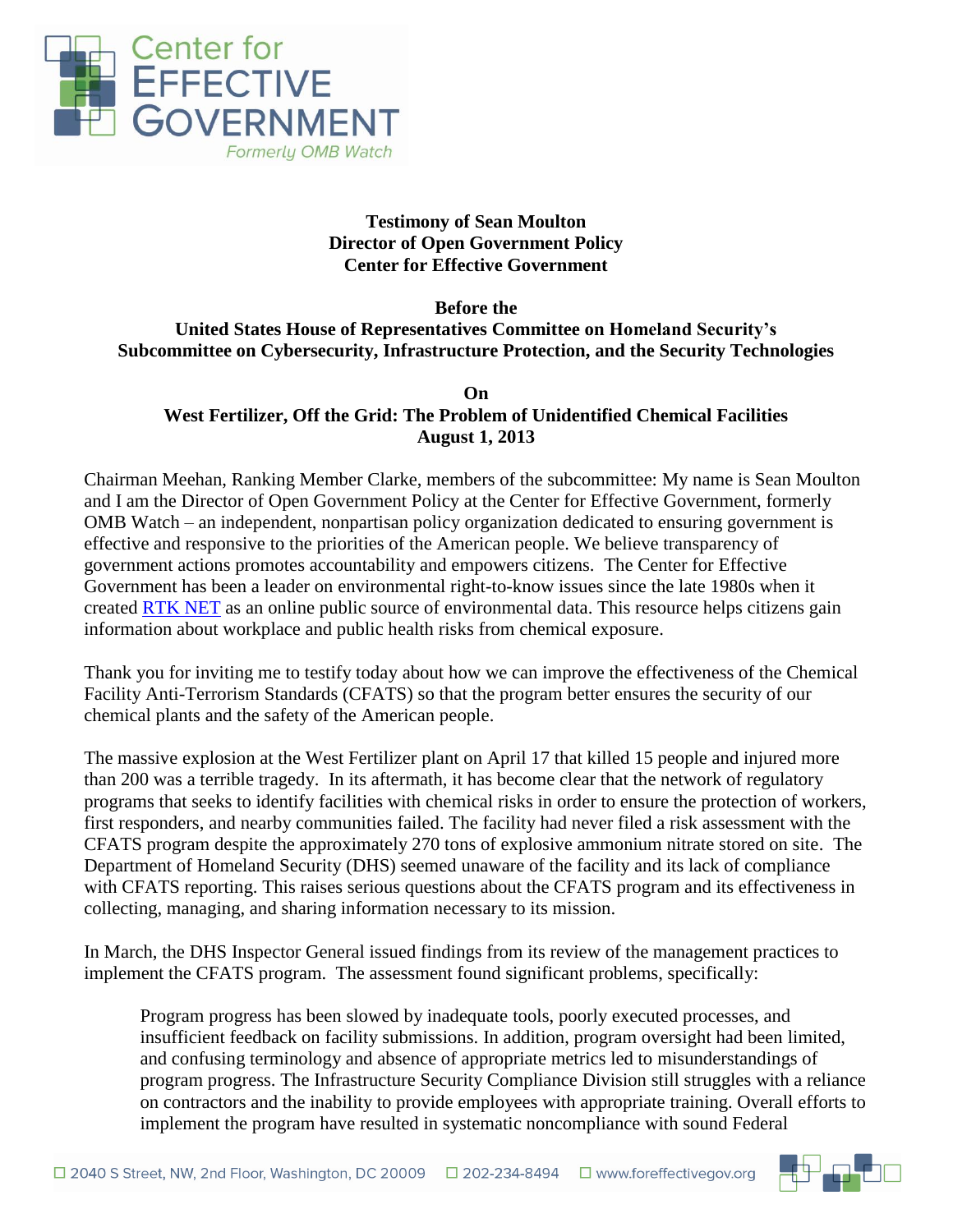Government internal controls and fiscal stewardship, and employees perceive that their opinions have been suppressed or met with retaliation.<sup>1</sup>

In April, the Government Accountability Office (GAO) released the results of its investigation into the progress made under the CFATS program in assigning facilities to risk tiers, reviewing security plans, and communicating with owners and operators to improve security. While improvements from early efforts were noted, significant problems were discovered. The GAO estimated that it could take the program another seven to nine years to review all the security plans, which would mean the rest of the regulatory process, including compliance inspections, could take eight to ten years to be completed.

My testimony will examine four issues.

 $\overline{a}$ 

- First, the culture of excessive secrecy and limited information sharing has contributed to gaps, oversights, and inefficiencies in chemical security efforts in general and the CFATS program specifically.
- Second, better collaboration among federal agencies and between federal and state authorities will be needed to address these gaps and make the CFATS program operate more effectively.
- Third, engaging and informing the public is essential if CFATS is to become an integral part of the broader government effort to protect communities from chemical facility risks.
- Fourth, increased transparency in the CFATS program is necessary to improve its long-term effectiveness and accountability to the public it serves.

## *Excessive Secrecy and Restricted Access Don't Work*

Despite operating for six years and having received thousands of risk assessments from facilities around the country, the CFATS program was unaware that the West Fertilizer plant had large amounts of ammonium nitrate stored on site. The facility never filed a risk assessment with the program. There is no indication that CFATS knew the assessment had not been filed. There has been no announcement of commutations with the facility urging it to file the assessment and no notices of violations or fines.

According to the preliminary findings of the U.S. Chemical Safety Board (CSB), local first responders "were not made aware of the explosion hazard from the ammonium nitrate stored at West Fertilizer."<sup>2</sup> And nearby residents, including an elementary school, hospital, and retirement home, all within a mile of the facility, were almost certainly unaware of the risks posed by the facility.

This lack of oversight is a troubling discovery for a program charged with such an important responsibility. Gaps could mean that dangerous facilities go without improved security and safety plans. And statistically, it is highly unlikely that West Fertilizer is the only facility with significant quantities of hazardous chemicals missing from CFATS.

<sup>1</sup> Effectiveness of the Infrastructure Security Compliance Division's Management Practices to Implement the Chemical Facility Anti-Terrorism Standards Program, Department of Homeland Security, Inspector General, March 2013, p. 1.

 $2$  Preliminary Findings of the U.S. Chemical Safety Board from its Investigation of the West Fertilizer Explosion and Fire, U.S. Chemical Safety Board, July 2013.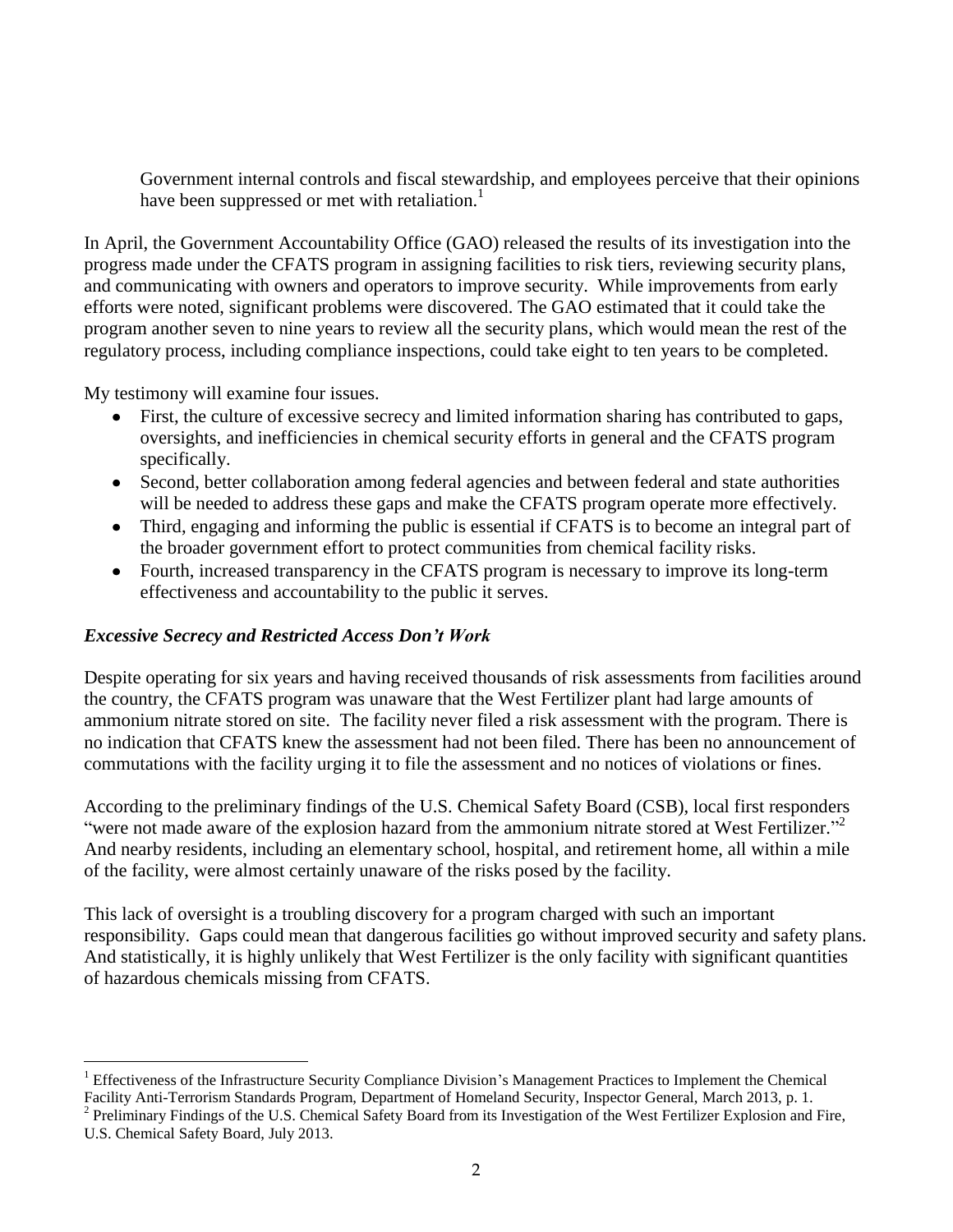These informational gaps are especially troubling because the plant had been filing Risk Management Plans with the Environmental Protection Agency (EPA) since 1999 and been reporting the quantity of ammonium nitrate it stored to state officials in its Tier II Hazardous Inventory reporting under the Emergency Planning and Community Right to Know Act. So information was collected and reported to certain agencies, but it seems it wasn't sufficiently utilized or shared.

These communication breakdowns reveal a fundamental problem with the way chemical security and safety information is managed by the CFATS program and other related regulatory programs. Since the Sept. 11, 2001 terrorist attack, there has been an excessive level of secrecy related to chemical safety and security, which slows sharing and impedes risk mitigation.

When the Department of Homeland Security established the CFATS program, it created a category of information called Chemical-terrorism Vulnerability Information (CVI). The rules made clear that access to CVI would be limited to those persons with "a need to know." But such a "need to know" approach creates unclear lines of authority for determining access to information and unnecessary bureaucracy that significantly interferes when emergencies arise.

Need-to-know approaches also cultivate broader cultures of secrecy and isolation within the agencies and programs that utilize them. Such isolation can directly contribute to information gaps, such as unreported facilities in CFATS, because of nonexistent or difficult information sharing with other agencies and programs.

The 9/11 Commission recognized the problems that arise when information isn't shared. In 2005, in testimony before the House Committee on Homeland Security, Lee Hamilton, former Vice Chair of the 9/11 Commission, stated: "Poor information sharing was the single greatest failure of our government in the lead-up to the 9/11 attacks."<sup>3</sup> To remedy the problem, Hamilton concluded that the government had to change its approach to information collection and control:

The 9/11 story included numerous examples of how a mentality of limiting information sharing to those with a 'need to know' in fact kept information from getting to the right people at the right time. Cultures will not change without policies in place that actively encourage such change, and without the sustained implementation of those policies.<sup>4</sup>

The CFATS program has not embraced or encouraged that needed change. Instead, it has continued to cling to a flawed "need-to-know" framework and culture that leaves agencies isolated and individuals who need chemical security or safety information in the dark.

 $\overline{a}$ 

<sup>&</sup>lt;sup>3</sup> Prepared Statement of Lee H. Hamilton before the Committee on Homeland Security, U.S. House of Representatives, November 8, 2005, p. 1.

 $<sup>4</sup>$  Ibid., p. 5.</sup>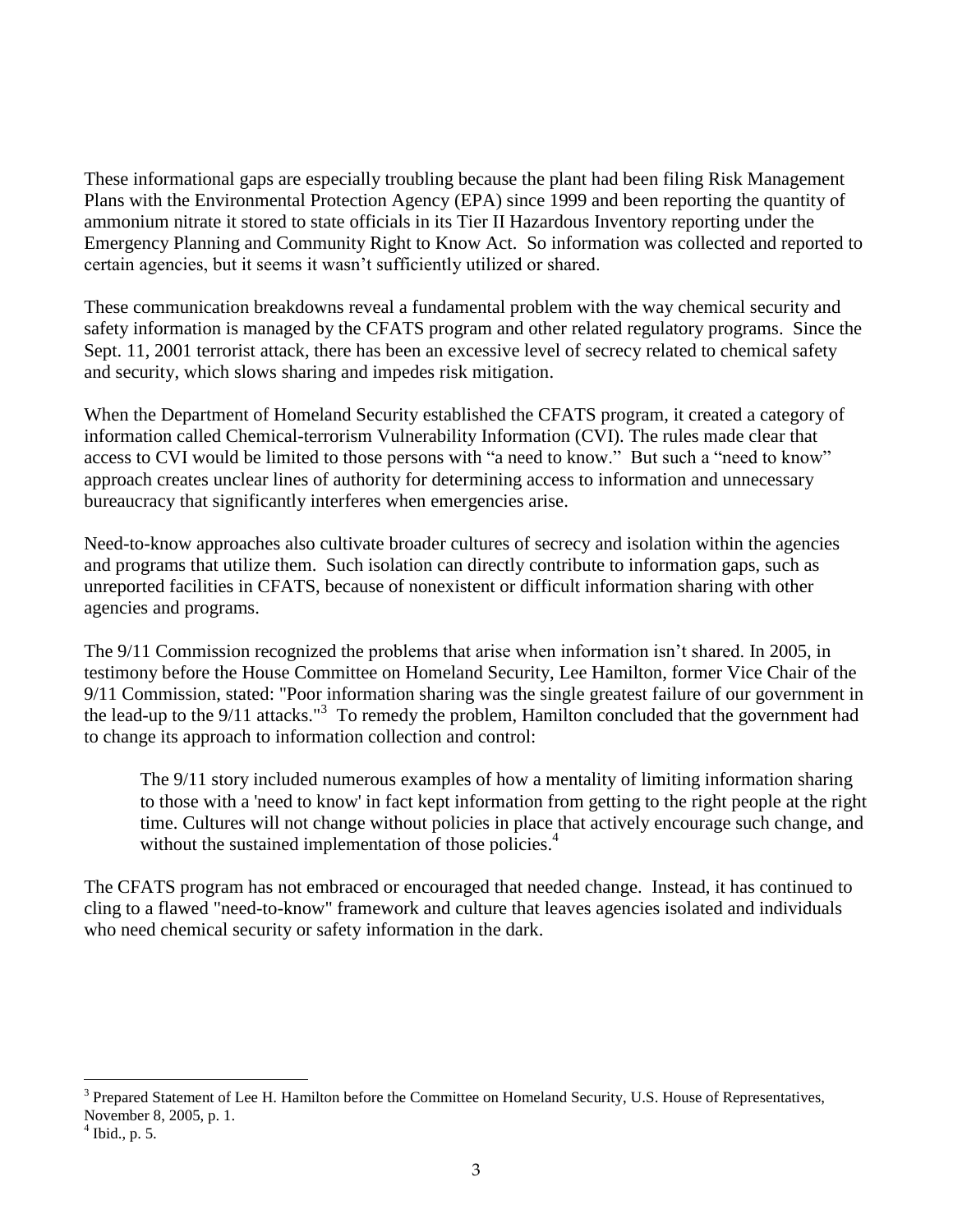## *Better Sharing Across Agencies Is Crucial*

There are various federal and state agencies responsible for different aspects of chemical safety and security, and these agencies need to do a much better job of cooperating and collaborating among themselves.

- Section 550 of the Department of Homeland Security Appropriations Act of 2007 authorized the  $\bullet$ CFATS program at DHS to assess the risk of chemical plants and require high-risk facilities to develop and comply with a security plan.
- The Clean Air Act Amendments of 1990 authorized the EPA to establish the Risk Management  $\bullet$ Plan program, which requires facilities storing significant quantities of 140 toxic or flammable chemicals to submit a plan describing the facilities' activities to prevent the accidental release those chemicals and how it would respond to any emergencies involving such a release.
- The Emergency Planning and Community Right to Know Act of 1986 required Emergency and Hazardous Chemical Inventory reports that detail the hazardous materials stored on site at facilities and are submitted to the local fire department, State Emergency Response Commissions, and Local Emergency Planning Committees.
- And the Occupational Safety and Health Act of 1970 created the Occupational Safety and Health Administration (OSHA) to ensure safe and healthful working conditions by setting and enforcing standards and by providing training, outreach, education, and assistance.

Those are just a few of the agencies and programs that had some overlapping coverage of chemical security and safety at West Fertilizer and other plants. But these agencies do not sufficiently share information or collaborate on chemical plant safety. Many have such significant restrictions on accessing their information that even other government agencies can have difficulty using the data. For instance, many states treat the Emergency and Hazardous Inventories as restricted or classified information, refusing to post the information online or disclose it in response to requests.

The CFATS treats even the most basic information about its program with the same type of protected secrecy. If a public list of facilities that had submitted information to the CFATS program for evaluation existed, perhaps a state or local official in Texas or a plant employee would have noticed that West Fertilizer was not on that list.

The solution to the secrecy problem is to narrow the amount of protected information and broadly share the other information. State and local officials should be able to find information through online searches and immediately access it. Requiring public officials to apply for access, get approved, establish logins, etc. will create a huge disincentive for officials to gather information. And that means cross-agency collaboration will be minimal.

The collaboration among agencies should not be limited to the exchange of information. The CFATS program should be using the personnel of other state and federal agencies to expand its capacity to inspect facilities and perform other necessary on-site activities. Combined, the federal and state agencies that overlap in their concern for chemical facility security and safety have more on-the-ground personnel than any single agency. While it is difficult to say how many personnel they could contribute to a shared chemical facility inspection approach, collaboration would certainly undertake significantly more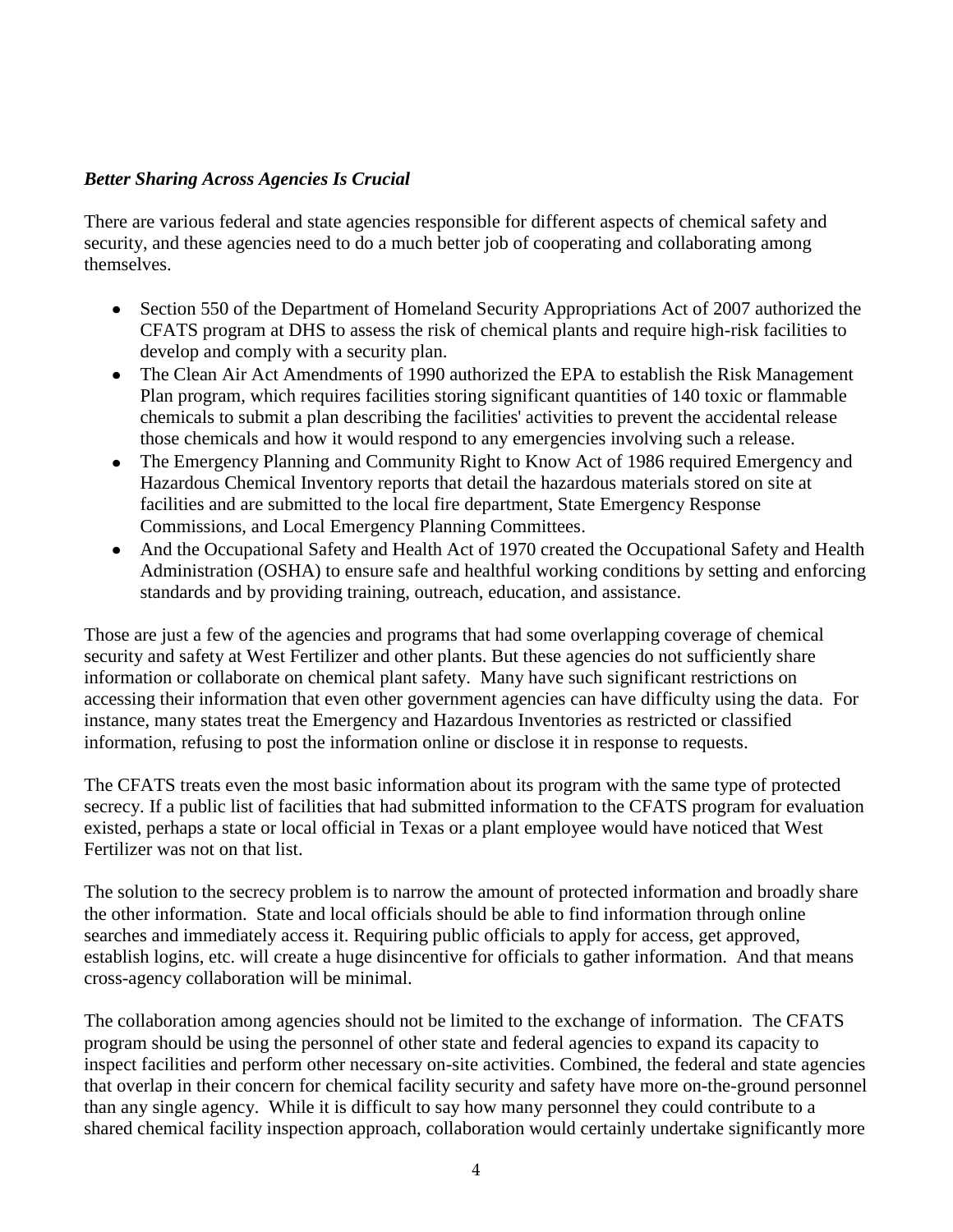inspections than CFATS could alone. This expanded network of inspectors could identify and address more risks than the individual agencies can do on their own.

DHS should also be collecting information from people closest to the facilities – employees, local first responders, and community members. Such stakeholders can have a wealth of information about potential problems with chemical storage, security, or emergency preparedness that may not be submitted on company filings. There needs to be a mechanism or process to collect this information as it could help identify missing outlier facilities, fill in other data gaps, and correct erroneous information the program may have received.

And when a plant employee or state official steps forward and reports ongoing and unaddressed problems or vulnerabilities, those people should be protected from any retaliation by their employers.

## *An Informed and Engaged Public Makes Communities Safer*

1

An engaged and informed public is a vigilant public. Citizens, first responders, medical professionals, plant workers, and local officials all need to be better informed about chemical security and safety information in order to be prepared for emergencies.

I am not suggesting that all the information collected by CFATS and other regulatory programs addressing chemical plant safety and security should be open to the public. I am suggesting we have not yet found the right balance between disclosure and information security.

Unfortunately, we have all but abandoned early efforts to provide useful information to the public while restricting access to truly dangerous, detailed information.

We continue to try to solve the complex problem of information management with an overly simplistic solution of blanket secrecy. Those wishing to damage chemical facilities and harm the public need detailed, specific information. Secrecy may be justified in some limited instances – vulnerability assessments, plant operations details, etc. – where specific information may need to be restricted.

But when we hide such basic information as facility identities and locations, chemicals stored, and compliance status, we trade away citizen vigilance and important agency collaboration that can ensure more accurate information and better emergency preparedness. This type of information can be essential for use by other officials and the public.

Studies done on hazardous materials placards,<sup>5</sup> digital maps and global positioning information,<sup>6</sup> and biological research<sup>7</sup> have each found that openness and disclosure is essential to keeping the public

<sup>5</sup> The Role of Hazardous Material Placards In Transportation Safety and Security, Jan. 15, 2003. U.S. Department of Transportation, Research and Special Programs Administration, Office of Hazardous Materials Safety and John A. Volpe National Transportation Systems Center.

<sup>6</sup> Mapping the Risks: Assessing the Homeland Security Implications of Publicly Available Geospatial Information, 2004. RAND National Defense Research Institute, John C. Baker, Beth E. Lachman, David R. Frelinger, Kevin M. O'connell, Alexander C. Hou, Michael S. Tseng, David Orletsky, Charles Yost.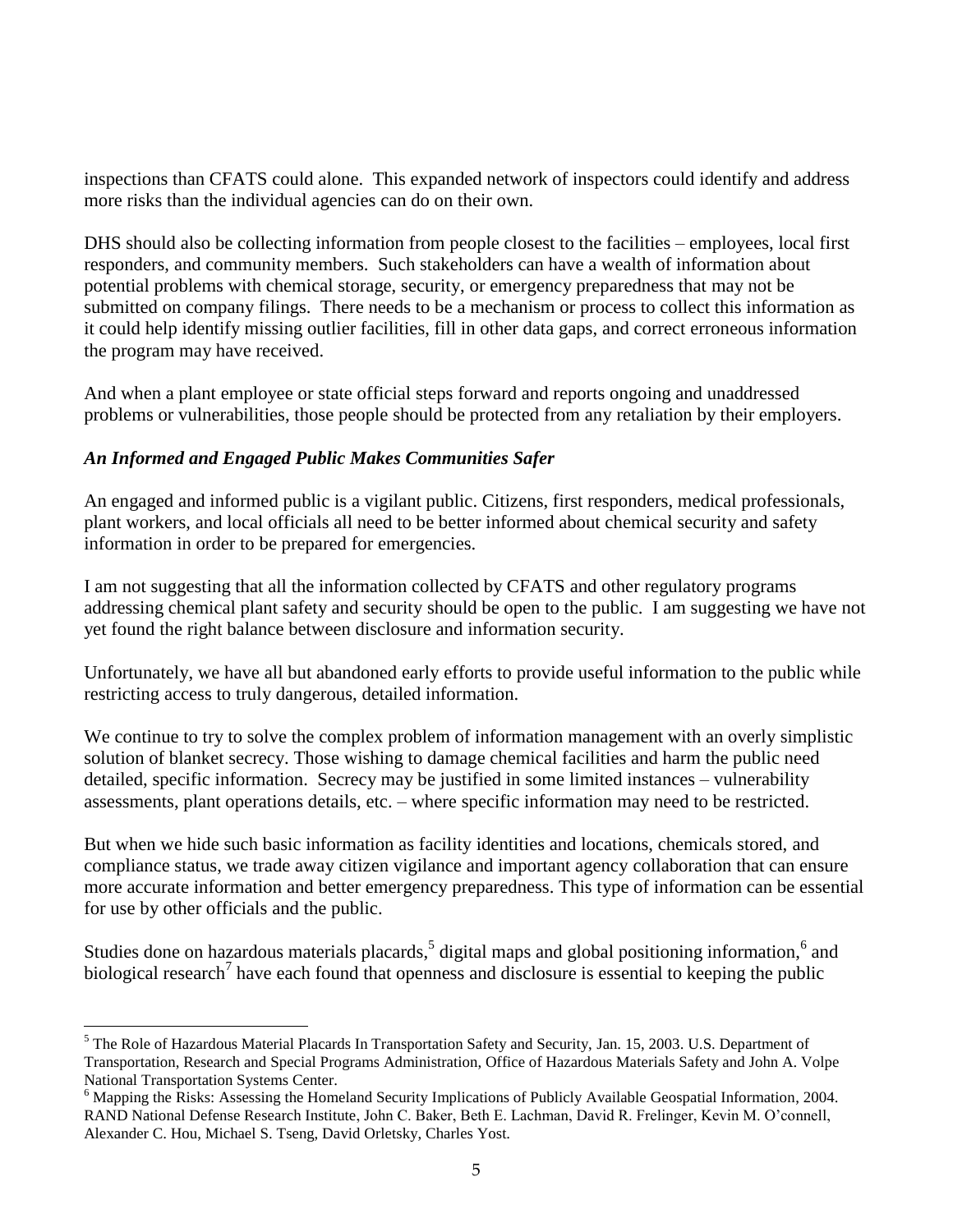safer, and it helps us stay ahead of terrorists. For instance, in 2003, the Department of Transportation explored the possibility of removing hazardous materials placards from trucks, railcars, and shipping containers to better protect the materials from theft or use by terrorists. But the study found that "removal of placards offers little to no security benefit" and that the placards were a critical source of hazard information that facilitated effective emergency responses and protected lives.

Excessive and unnecessary secrecy around chemical security programs like CFATS could cost lives in the event of a chemical emergency. If an emergency occurred at a chemical facility, people might not know where to go and could evacuate into the path of a chemical hazard. Schools would be ill-prepared to evacuate children and inform parents. Doctors would not know how to treat those exposed, and first responders would not know what emergency equipment to use. Awareness, preparedness, and prevention save lives.

The catastrophe in West, Texas may wind up being an example of this problem. In its preliminary findings, the CSB notes that the National Fire Protection Association recommends that firefighters evacuate from massive ammonium nitrate fires and that the Department of Transportation's Emergency Response Guidebook recommends flooding large ammonium nitrate fires with water from a distance. Despite the lack of clarity on judging the size of a fire or exactly how much distance should be used, it's clear that at least some ammonium nitrate fires should be dealt with by evacuating the area and trying to contain the fire from a greater distance. However, the West volunteer firefighters were unaware that they were facing a fire with ammonium nitrate, so they could not properly judge if these tactics should be used.

Carolyn Merritt, then Chair of the CSB, stressed the importance of community awareness and preparedness in responding to and mitigating the impacts of a chemical accident during Senate testimony in 2007. She noted a "lack of chemical emergency preparedness that our investigations have found among many communities where accidents strike."<sup>8</sup> Merritt illustrated the consequences of such situations with a compelling real-life example:

When a small chemical firm in northwest Georgia experienced a reactive chemical accident that released toxic vapor into the community, firefighters and police lacked the planning, equipment, and training to respond effectively, and the city lacked an emergency notification system for residents. More than 200 families had to be evacuated, and 154 people had to be decontaminated and treated at the hospital. The most seriously impacted were police officers, who were instructed to conduct the community evacuation without protective gear.<sup>9</sup>

Beyond emergency preparedness, greater public access to chemical safety and security information can allow communities to engage in dialogs with officials and company representatives about reducing the risks through Inherently Safer Technologies (IST). There are many safer chemicals and processes that

1

 $7$  Globalization, Biosecurity, and the Future of the Life Sciences, 2006. Committee on Advances in Technology and the Prevention of Their Application to Next Generation Biowarfare Threats, National Research Council.

<sup>8</sup> Prepared Statement of Carolyn W. Merritt, Chairman U.S. Chemical Safety Board before the Committee on Environment and Public Works' Subcommittee on Transportation, Safety, Infrastructure Security, and Water Quality, U.S. Senate, July 10, 2007, p. 8.

 $<sup>9</sup>$  Ibid, p. 9.</sup>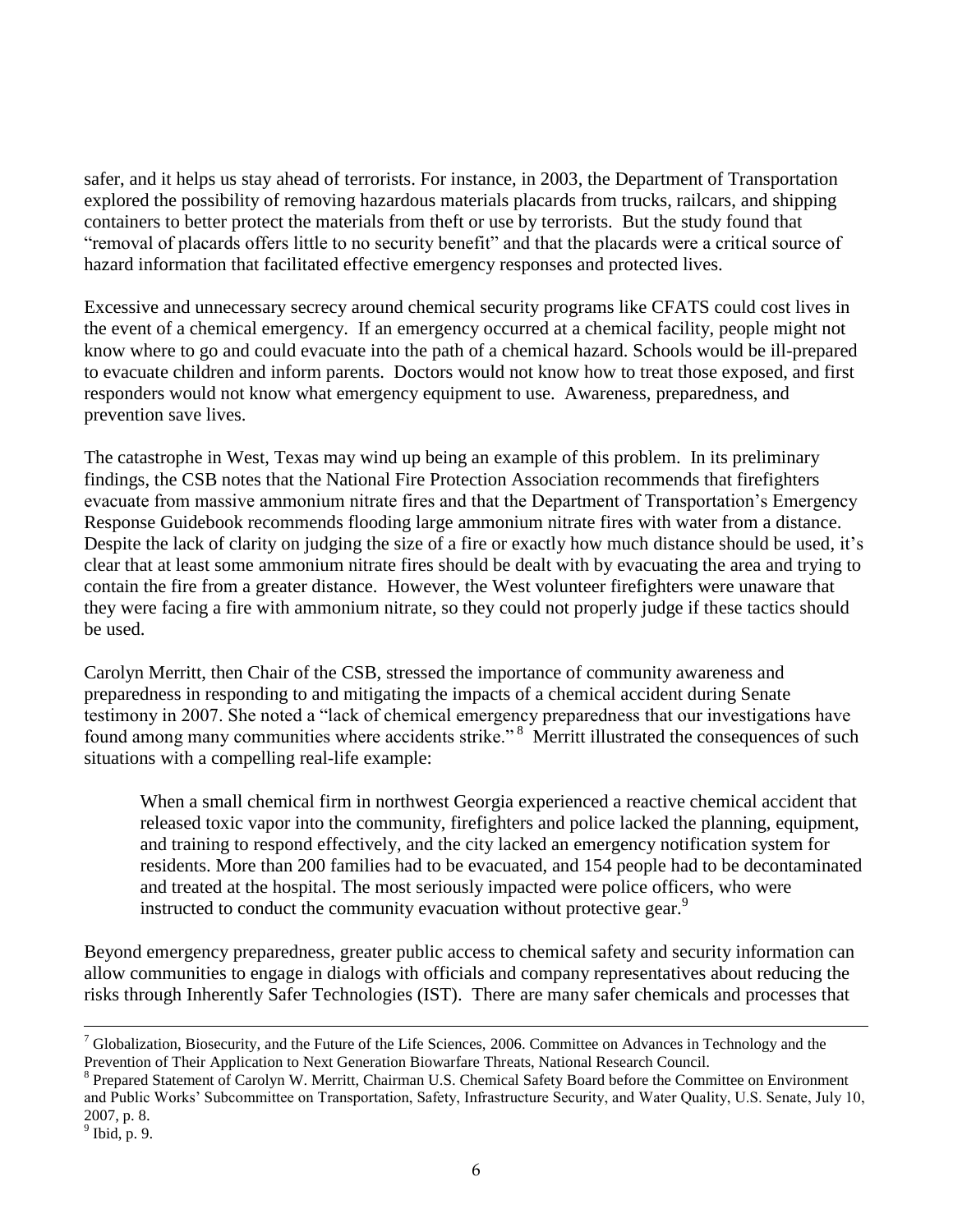industry can use to replace dangerous substances and better protect Americans in the process. In fact, some communities no longer face risks of dangerous chemical exposures because nearby plants have switched to safer alternatives. For example, in 2009, the Clorox Company announced it would replace bulk quantities of chlorine gas with safer chemicals.

The preliminary findings of the CSB for the West Fertilizer explosion indicate that there are IST options to more safely store, ship, and handle ammonium nitrate as a fertilizer. Compounding the ammonium nitrate with calcium carbonate practically eliminates any risk of explosion while preserving its use as a fertilizer.

Hundreds of chemical facilities have switched to safer and more secure chemicals and processes since 2001, but more work is needed. Agencies and communities need to use the collected information and become advocates for IST solutions in more facilities.

A better approach to management of chemical security and safety information would disclose basic information necessary to inform the public of risks from chemical facilities, explore the use safer alternatives to eliminate the risk, and enable community members to participate in emergency planning. For instance, disclosing the names and locations of facilities, identities and quantities of chemicals stored, status of facilities' reporting, status of inspections, notices of violations, and other general information would allow the public to better understand which facilities are following safety rules (and which aren't). Information restrictions should be limited to detailed information about facilities' vulnerability assessments and chemical security plans. No detailed information about specific chemical security vulnerabilities and facilities should be released.

## *Public Transparency Works*

When programs are allowed to operate behind closed doors with little to no ongoing public oversight, they often suffer from delays, wasted resources, and management problems.

We have seen the importance of transparency in addressing the significant delays and other management problems in the CFATS program with the investigations conducted by the DHS Inspector General and the Government Accountability Office. They prompted increased oversight and public scrutiny that should help motivate CFATS leadership to fix the problems.

But we need continued transparency to know that reforms are actually being put in place. Basic information about the CFATS program activities and progress should be made public on a regular timetable. Statistics on the number of assessments received and reviewed, facilities placed in risk-based tiers, security plans certified, inspectors trained, and inspections completed should be made available to the public on an ongoing basis.

Because the DHS Inspector General review found an over-reliance on contractors, as well as noncompliance with internal controls and fiscal stewardship, the program should also regularly provide information on its spending, including contracts awarded and status of work being conducted. Finally, to address the other management and program problems identified in the Inspector General and GAO reports, the CFATS program should offer regular updates on the steps taken to address the management